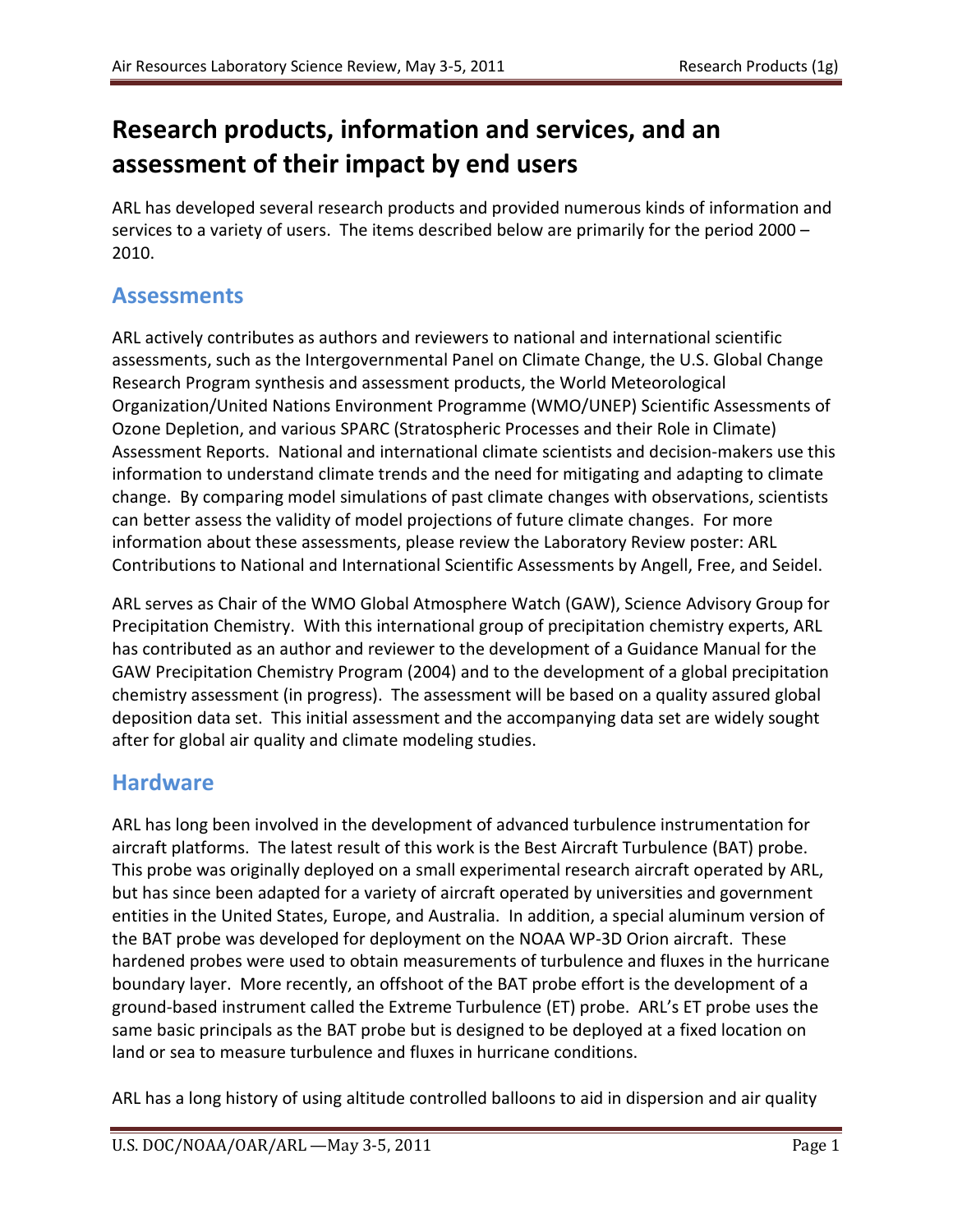experiments. Recent ARL adaptations of the balloons have allowed scientists to monitor ground-level ozone in the 2004 New England Air Quality Study and around the Houston area during the 2006 Texas Air Quality Study. Another adaptation currently being developed, uses the balloons for hurricane forecast improvements. These balloons will provide very low altitude (50 meter above sea level) real-time meteorological information in data-sparse areas of the ocean where hurricanes develop. For a better look at this product, please review the ARL News article: [http://www.arl.noaa.gov/balloon\\_launch.php](http://www.arl.noaa.gov/balloon_launch.php)

### **Data Sets**

ARL provides comprehensive datasets of energy and carbon fluxes to both national and international networks (e.g., Ameriflux, Fluxnet, and the Global Energy and Water Cycle Experiment). These data are also used by the NOAA National Centers for Environmental Prediction (NCEP) land-surface modeling team to evaluate, test and improve the land surface schemes currently part of the NOAA suite of models.

ARL developed data sets containing fluxes of mass, momentum, and energy, and ancillary data for the Boreal Ecosystem-Atmosphere Study (BOREAS), the Vertical Transport and Dispersion Experiment for the Southern Great Plains (1997) and in Salt Lake City (2000), and for the Mid-Continent Carbon Budget Experiments (2005 and 2006). These data sets demonstrated the viability of airborne flux sampling and the representativeness of fixed flux sites in heterogeneous landscapes.

ARL developed the Air Stagnation Index over the U.S. continent so that the relationships between air quality and climate could be studied. A climatological atlas of the index was published in 1999, and has been widely used by numerous scientists and professors in their physical geology college education courses. This index was made operational at NOAA's National Climatic Data Center in 2003, and monthly products are available from 1973 to the present at the following address: [http://www.ncdc.noaa.gov/societal-impacts/air-stagnation.](http://www.ncdc.noaa.gov/societal-impacts/air-stagnation)

ARL makes several different kinds of climate variability and change analysis datasets available to the research community and the general public. These are all based on peer-reviewed studies. A summary may be found at: [http://www.arl.noaa.gov/CVCAnalysis\\_datasets.php.](http://www.arl.noaa.gov/CVCAnalysis_datasets.php) By making these available, ARL allows other scientists and the public to test the reproducibility of ARL's published results and to further enhance understanding of the climate system by using our quality-controlled datasets in other studies. ARL makes the data available through various mechanisms. Some of the datasets are provided to NOAA's National Climatic Data Center for archival, dissemination, and real-time updates. Others are made available through the journals, as supporting material for the papers based on these data; while others reside on our website or at specialized data centers.

ARL developed high-quality data sets of chemical fluxes and concentrations using the ARL Atmospheric Integrated Research Monitoring Network data from 1984 to 2006. ARL also developed high-quality data sets of reactive nitrogen fluxes following the 2010 Atmospheric Deposition of Ammonia (ADAM) and CalNex experiments. ARL coordinates closely with the U.S.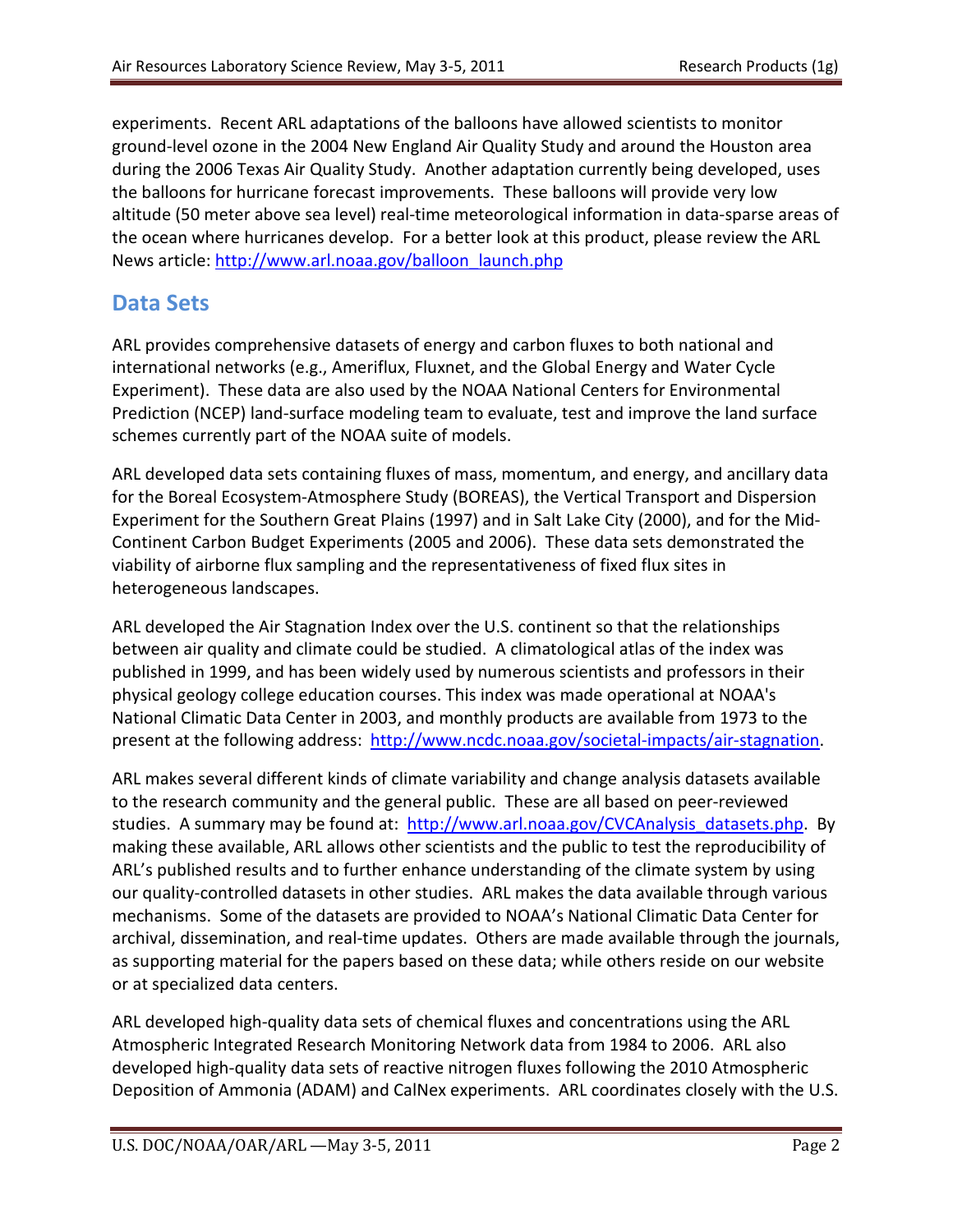Department of Agriculture (USDA) and the U.S. Environmental Protection Agency (EPA) to provide improved measurement techniques for air-surface exchange of reactive nitrogen. These datasets have been made available via the National Atmospheric Deposition Program web page and provide estimates of dry and, in some cases, total deposition to the scientific community.

ARL provides data from the DCNet program. DCNet is an ARL research program, taking place in the National Capitol Region, whereby meteorological measurements for temperature, wind speed and direction, as well as measurements of atmospheric turbulence, are used to address the difficulties associated with routine weather observations and atmospheric turbulence within the complexity of an urban environment. The DCNet data are used primarily by the Pentagon Force Protection Agency's (PFPA) Pentagon Shield and the Naval Research Laboratory (NRL). The DCNet observations are a critical component of the National Atmospheric Release Advisory Center's support to Homeland Security for the National Capital Region. Beginning in 2007, data have been routinely transmitted to the NOAA Meteorological Assimilation Data Ingest System (MADIS); where MADIS handles the data management. Prior to 2007, ARL tracked approximately 400 DCNet data users.

ARL maintains a world-class capability to manage the release and detection of nontoxic atmospheric tracers using technology that has evolved from initial studies conducted in the 1960s. This capability was most recently exercised following the September 11, 2001 terrorist attacks. ARL was invited to join field studies in Oklahoma City, New York, and Washington D.C. to assess the dispersion of hazardous materials in urban environments. Analyzed data from these studies have been used to improve emergency-response systems developed by the Departments of Homeland Security and Defense.

ARL has also collaborated with the EPA in conducting tracer studies to improve regulatory dispersion models. Most recently a study was undertaken to determine the effect of roadside sound barriers on dispersion of vehicle emissions from major highways into adjacent neighborhoods. The data are being used to improve AERMOD, an EPA regulatory modeling system. AERMOD incorporates air dispersion based on planetary boundary layer turbulence structure and scaling concepts, including treatment of both surface and elevated sources, and both simple and complex terrain.

ARL produced a North American atmospheric mercury emissions data set for early 1999 and 2002, based on data from the EPA, Environment Canada, and the Commission for Environmental Cooperation. Speciation, classification, QA/QC and other value-added information has been added to the dataset in support of model input requirements and emissions mapping.

In support of the Grand Bay Intensive mercury field study carried out during the summer of 2010, a system was designed and implemented to produce a daily forecast product to aid in scientific mission planning (e.g., for aircraft flights and sonde launches). The product included specialized maps and tables of meteorological variables, regional back-trajectory analyses, and anthropogenic mercury plume information.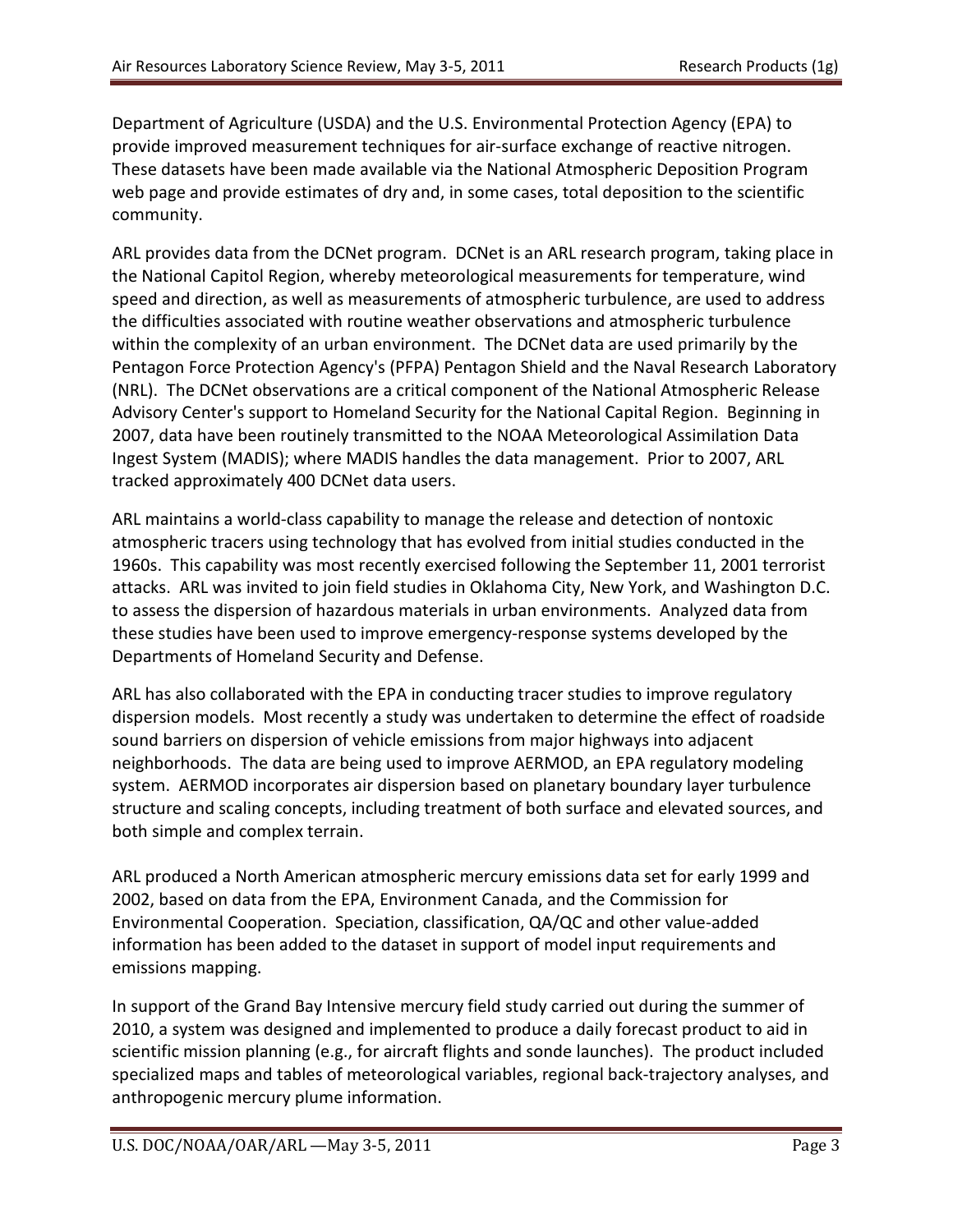## **Information & Services**

ARL has been providing climatological, dispersion and mesoscale meteorological advice and expertise to the Department of Energy (DOE), Idaho National Laboratory (INL), and its predecessors for over 60 years. In 2007, NOAA's relationship with DOE was formalized with a Memorandum of Agreement that established the NOAA/INL Meteorological Research Partnership. Through this agreement, ARL scientists serve on a number of guidance committees and panels. The scientists also continue to provide guidance on meteorological issues, including local climatology, weather, and dispersion.

ARL has been providing research, information, services, and tools in meteorology since 1956 for the DOE Nevada National Security Site (NNSS). Currently in the second year of its latest 5-year Interagency Agreement, scientists collect and analyze data to support the safety and security of people and property, climate studies, air quality studies, complex wind flow studies, and emergency response plume dispersion. In addition, a mobile upper air data capability collects data on and off the NNSS for the support of national security experiments.

### **Models**

#### HYSPLIT Dispersion Model

ARL developed the Hybr[i](#page-7-0)d Single-Particle<sup>i</sup> Lagrangian Integrated Trajectory Model (HYSPLIT), a complete system for computing simple air parcel trajectories to complex dispersion and deposition simulations. The model can be run interactively on the web through the Real-time Environmental Applications and Display sYstem (READY) or the code executable and meteorological data can be downloaded to a Windows or Mac PC and run using a graphical user interface. The model code is made available to other organizations (government and academia) in order to facilitate improvements to the model through collaborative research and development efforts or for operations. Since 2004, ARL scientists have provided a yearly workshop on the practical use of the model for air quality analysis and forecasting to small groups of users.

ARL established a HYSPLIT web page in Spain, in part to serve as a backup to the ARL READY server. See [http://www.ciecem.uhu.es/HYSPLIT.](http://www.ciecem.uhu.es/HYSPLIT) The web page allows users to calculate trajectories and concentrations using the HYSPLIT model. It also shows the results of the modeled dust and arsenic concentrations calculated using HYSPLIT.

ARL conducts supporting research to improve volcanic ash dispersion forecasts and transfers new or updated dispersion capabilities to operations at the NOAA National Weather Service (NWS). An ARL meteorologist is a member of the Office of the Federal Coordinator for Meteorology (OFCM) Working Group for Volcanic Ash which, in part, oversees the National Volcanic Ash Operations Plan for Aviation. ARL also supports the U.S. representative to the International Civil Aviation Organization (ICAO) International Airways Volcano Watch Operations Group. HYSPLIT forecast trajectories were included in the NWS volcanic ash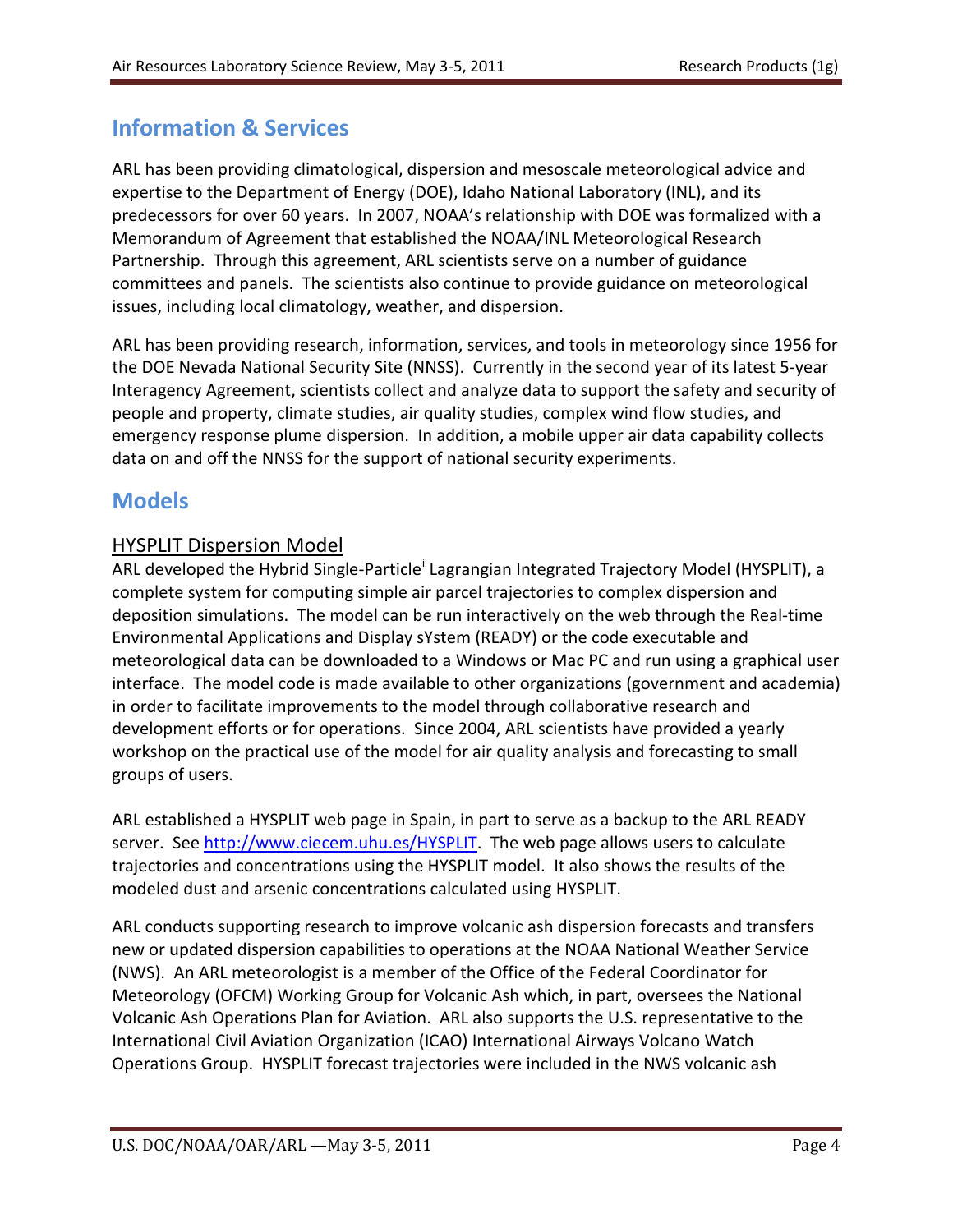coordination page (http://pafc.arh.noaa.gov/volcano.php) during the 2009 eruptions of Redoubt in Alaska. The trajectories were shown on one of the local Anchorage TV stations.

A wind-blown dust emission algorithm was developed by matching the frequency of high Aerosol Optical Depth (AOD) events derived from the MODIS Deep Blue algorithm with the frequency of friction velocities derived from the NCEP North American Mesoscale (NAM) model. The threshold friction velocity is defined as the velocity that has the same frequency as the 0.75 AOD. The AODs are converted to an emission flux which is used to compute the linear regression slope of the flux to the friction velocity. The slope represents the potential of a particular land surface to produce airborne dust and in combination with the friction velocity is used as a predictor for wind-blown dust emissions. At present the forecast model is run daily for the U.S. in preparation for transfer to operations in the NWS.

The HYSPLIT model can be run to estimate the spatial and temporal evolution of smoke (as fine particulate matter  $-PM<sub>2.5</sub>$ ) originated from a wildfire or prescribed burn. The location and the area of the burn are the only required inputs.  $PM_{2.5}$  emissions and heat release are estimated from the emissions processing portion of the U.S. Forest Service's (USFS) BlueSky smoke modeling framework based on fire size and location. BlueSky is a fire and smoke prediction tool that was originally developed for land and air quality managers to assist with wildfire containment and prescribed burning decisions while at the same time attempting to minimize impacts of the smoke on the local population. The USFS system links together models of fire characteristics, meteorology, emissions estimation, smoke dispersion, and graphical display of output products. The ARL adaptation of BlueSky uses its emissions estimation component, which consists of the Emissions Production Module integrated with the CONSUME model, and the National Fire Danger Rating System fuel loadings database. The BlueSky emissions module currently has capabilities to create emissions for  $CO$ ,  $CO<sub>2</sub>$ ,  $CH<sub>4</sub>$ , Non Methane Hydrocarbons (NMHC), PM, PM<sub>2.5</sub> and PM<sub>10</sub>. ARL's implementation incorporates only the PM<sub>2.5</sub> emissions for the predictions; however, the incorporation of multiple species is being tested for implementation in future versions. NOAA currently uses the Smoke Forecasting System to predict the transport and dispersion of wild fire smoke over the United States, Alaska, and Hawaii.

The HYSPLIT atmospheric dispersion model has been modified to improve the simulation of the fallout from a low-yield (<50 kT) nuclear device. This new simulation capability is now available to the local NWS Weather Forecast Office (WFO) for evaluation, feedback, and familiarization on the NOAA ARL web site. This product adds an additional capability to the suite of ARL products available to the NWS WFO in responding to requests for weather and dispersion model product support from local emergency managers. The radiological model defines 65 particle size bins, five for noble gases and the remaining 60 for particles of various sizes (typically 35 to 425 um). A unit source of radioactivity is initially distributed in six layers using approximately 24,000 particles to represent the nuclear cloud with the top layer varying according to the magnitude of the detonation. In a post-processing step, the model's dilution and deposition factors are converted to a dose rate by specifying the actual yield and the fission reaction (U235 or Pu239) type based upon dose conversion factors integrated over all 212 radionuclide fission products. The program also determines the decayed inventory for the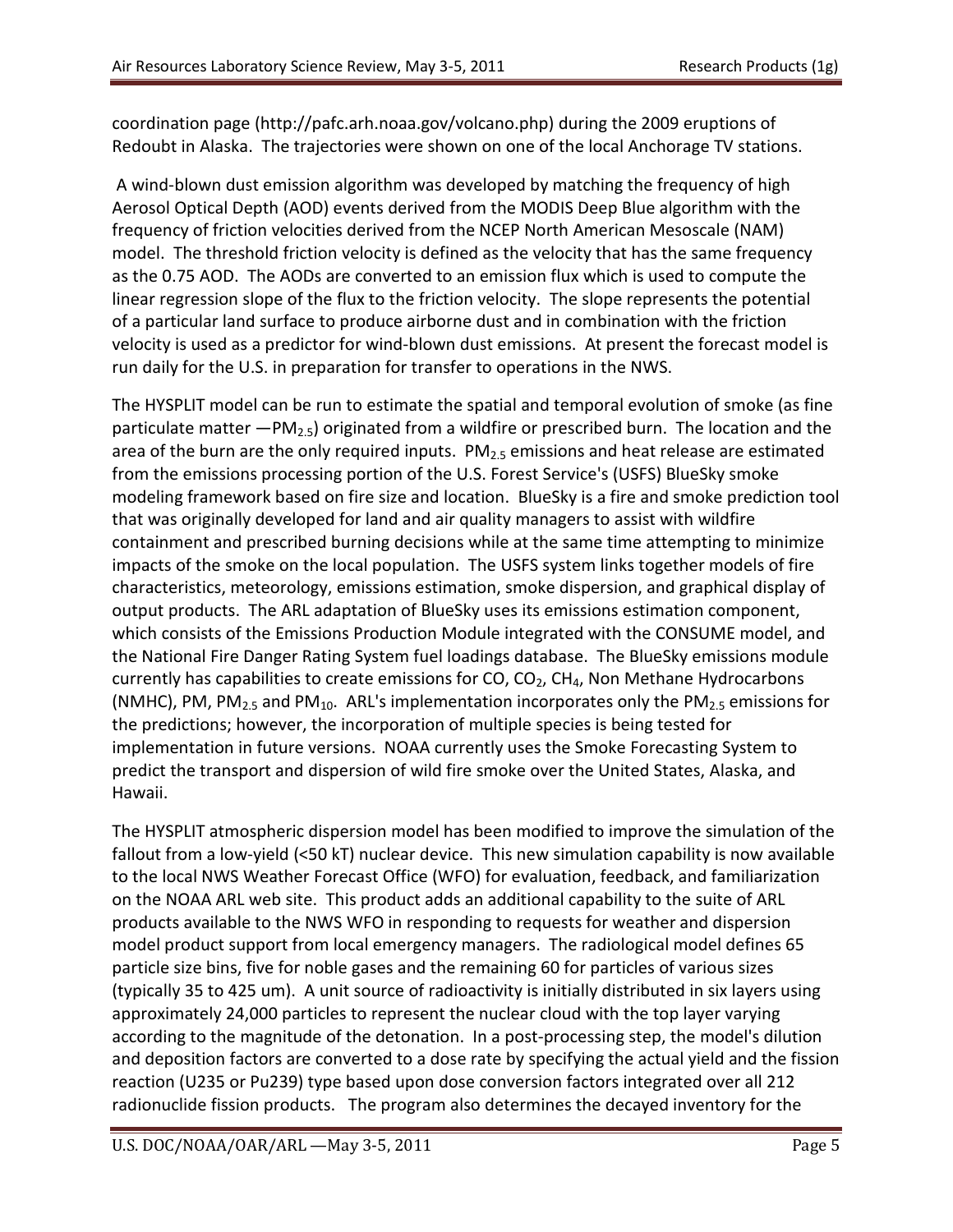concentration averaging period, so the user can specify a different time of decay in order to obtain the dose at another time.

ARL has developed a high-resolution forecast system for Southeast Idaho based on the Advanced Research WRF mesoscale model. This system downscales from the NOAA Rapid Update Cycle model and provides rapidly updated forecasts used by the DOE Idaho National Laboratory. It is also used together with the HYSPLIT dispersion model to generate highresolution dispersion forecasts. More information may be found at <http://www.noaa.inel.gov/capabilities/modeling/mesoscale.htm>

A high resolution mesoscale forecast modeling system has been developed by ARL for the desert Southwest U.S., centered over southern Nevada. The system is based on the Advanced Research WRF mesoscale model and is initialized with NOAA North American Mesoscale (NAM) model data that includes our local NNSS mesonet data ingested through MADIS. The southwestern U.S. WRF model is used in conjunction with the HYSPLIT model to produce forecast dispersion forecasts for NNSS. These products are made available internally to NNSS.

ARL has developed a research version of the HYSPLIT model for simulating atmospheric mercury (HYSPLIT-Hg). This model, along with specialized post-processing routines, is designed to create uniquely detailed, policy-relevant source-attribution information. The HYSPLIT-Hg model has been updated and improved over the years and has been used for a number of projects, including the NOAA Report to Congress on Mercury Contamination in the Great Lakes in 2007. Mercury episodes at ARL's Beltsville and Grand Bay monitoring sites have been identified and prioritized for case-study model evaluation analysis. The episodes are being analyzed in a number of collaborative research activities involving the EPA and several university research groups. This model evaluation project – coupling state of the art measurements with highresolution meteorological data and emissions data – may be one of the most comprehensive and detailed atmospheric mercury model evaluation exercises ever conducted.

ARL has developed a specialized version of the HYSPLIT model to simulate atmospheric semivolatile pollutants (HYSPLIT-SV) like dioxin. Similar to the HYSPLIT-Hg, this model also provides uniquely detailed source-attribution information. The model has been used for a number of projects, including analysis source-attribution for dioxin deposition to the Great Lakes and the regional atmospheric fate/transport of dioxin emitted from burning of oil from the Deepwater Horizon spill at the sea surface. ARL is currently training government and academic scientists in Mexico to use the HYSPLIT-SV model in conjunction with a collaborative project analyzing/interpreting ambient dioxin monitoring data in Mexico.

Three different ensemble modules have been incorporated into the standard HYSPLIT modeling system. In the first approach, the meteorological grid is offset in either X, Y, and Z for each member of the ensemble resulting in potentially different transport pathways sensitive to spatial gradients in the meteorological data fields. A measure of how well the gridded data represent the continuous flow field functions. The second ensemble variation is the turbulence option. Normally the same random number seed is used when computing the turbulent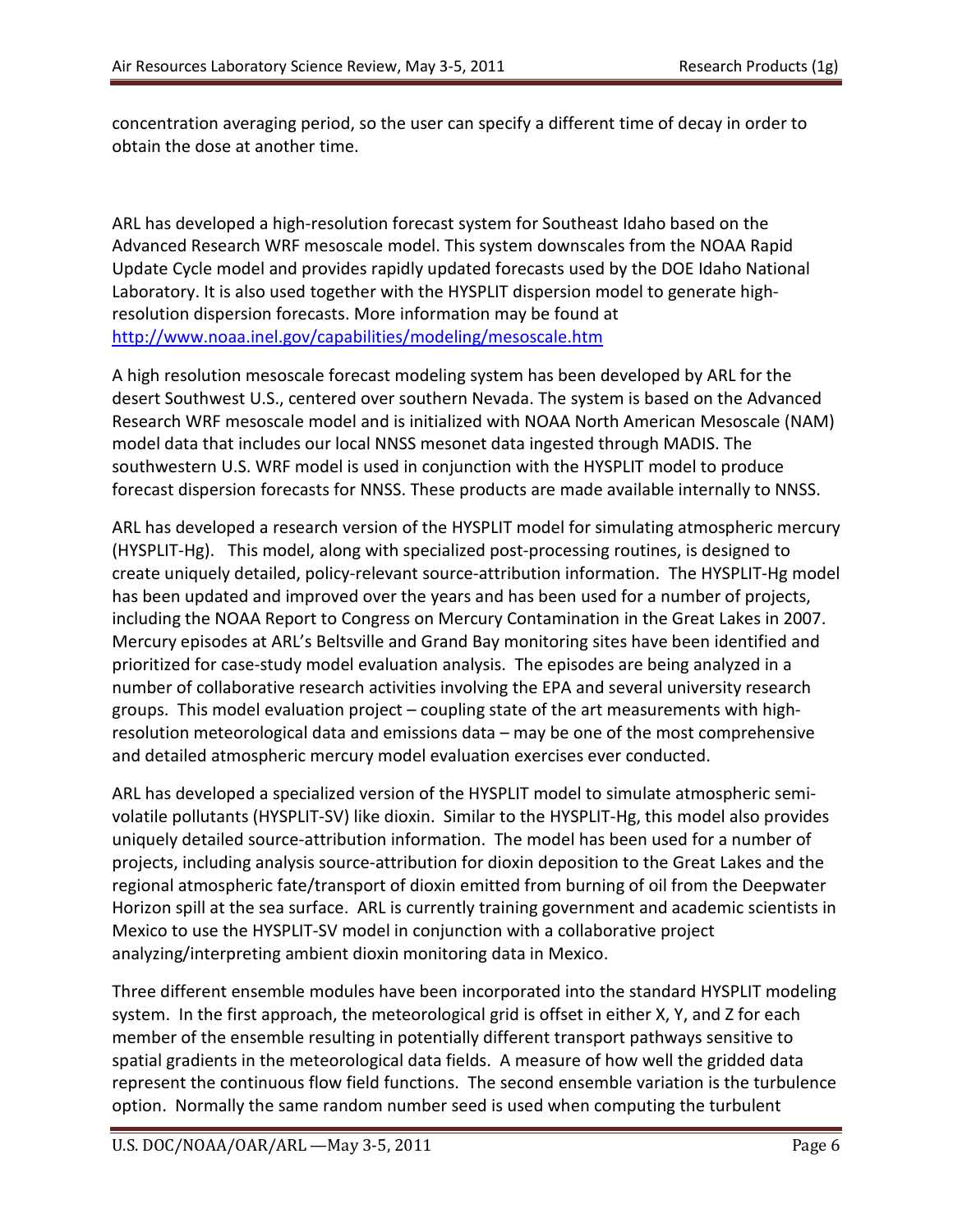component of the particle motion. However, in the variance ensemble, the seed is different for each member, resulting in each member representing one realization of the ensemble. The third is the physics ensemble which varies different turbulence and mixing assumptions. The model ensemble products can be viewed as concentration or probability maps.

ARL developed an innovative technique called the "flux-fragment method" for segregating fluxes taken from the air over heterogeneous landscapes into components representing the contributions from subclasses of the land-cover types in the landscape. This information is used by the weather and climate communities to understand energy exchange at the air-land interface. University and government researchers that make air-surface exchange rates from aircraft platforms now have a useful tool for interpreting the fluxes obtained from these elevated platforms, which usually represent several types of land use.

ARL determined the Normalized Difference Vegetation Index (NDVI) using broadband radiation measurements from flux towers. This enables researchers to utilize a continuous record of NDVI to estimate the green leaf area index (LAI), which is an important model input for nearly all land surface schemes modeling carbon, water, and heat fluxes. The in-situ derived NDVI also provides a seasonal comparison with estimates from satellite. In all, users of these data (USDA, National Aeronautics and Space Administration, and the many regional/global communities in remote sensing and climate/weather) now have access to a continuous record of NDVI that is used in support of continuous measurements of energy, water, and carbon fluxes in the key land-vegetation regions across the U.S. ARL developed a multi-layer dry deposition model for gas- and aerosol-phase sulfur and nitrogen compounds, currently used in EPA's Clean Air Status and Trends Network (CastNet).

In parallel with WRF development, a climate version of the WRF model (CWRF) has been developed in close collaboration with the University of Illinois/Illinois Water Survey. Recently, the CWRF group has been relocated to University of Maryland's Earth System Science Interdisciplinary Center. Development of CWRF is aimed at providing reliable and credible climate and climate change products and information on regional to local scales for services, applications, and decision making. Major CWRF advances have resulted from development of a cloud-aerosol-radiation module, a multi-physics optimization scheme, a coupled surface/subsurface hydrology scheme, a mixing layer ocean module, and improved land planetary boundary layer scheme. CWRF provides a state-of-art capability for supporting regional and local services and applications of climate prediction and projection products. ARL's role has been with initial planning of the project, coordination and management of resources including partial funding, support of visitors, high performance computer allocations, analyzing results , discussions, synergy, and strategic directions.

NOAA and EPA have entered into a partnership to make full use of their respective capabilities and authorities in developing a national Air Quality Forecasting capability. The goal of this partnership is to provide ozone, particulate matter, and other pollutant forecasts with enough accuracy and advance notice for people to take actions that prevent or limit harmful effects of poor air quality. As a part of this effort, ARL scientists develop models for short-term (1-3 days) predictions of air quality. Specifically, ARL develops and improves NOAA's operational